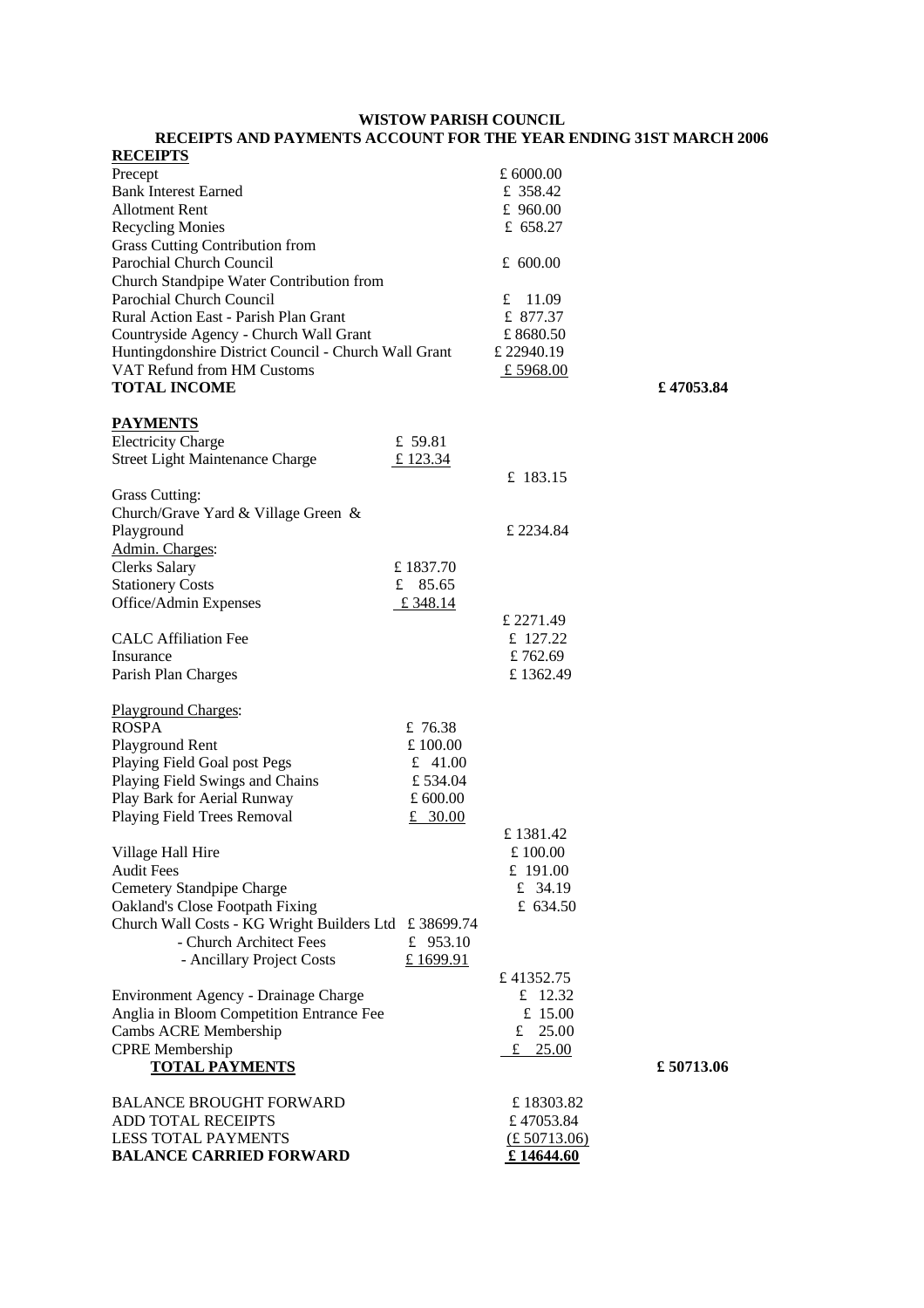# **WISTOW PARISH COUNCIL SUMMARY OF RECEIPTS AND PAYMENTS ACCOUNT FOR THE YEAR ENDING 31ST MARCH 2006**

| <b>YEAR END</b> |                                            |          |          |  |
|-----------------|--------------------------------------------|----------|----------|--|
| 31/03/05        | <b>RECEIPTS</b>                            | £        | £        |  |
| 6000.00         | Precept                                    | 6000.00  |          |  |
| 248.13          | Insurance Claim on Lamppost at Toll        |          |          |  |
| 1051.25         | Parish Plan Grant Monies                   |          |          |  |
| 62.50           | Clerk's Training Bursary for               |          |          |  |
|                 | <b>AQA</b> Qualification                   | 0.00     |          |  |
| 56.58           | Alfred McAlpine Lighting Overpayments      | 0.00     |          |  |
| 138.50          | <b>Interest from Investments</b>           | 358.42   |          |  |
| 960.00          | <b>Allotment Rents</b>                     | 960.00   |          |  |
| 435.23          | VAT Refund<br>5968.00                      |          |          |  |
| 525.00          | Parochial Church Council - Grass Cutting   | 600.00   |          |  |
| 0.00            | Parochial Church Council - Standpipe Cont. | 11.09    |          |  |
| 19.15           | <b>EON Energy Lighting Overpayments</b>    | 0.00     |          |  |
| 9645.00         | <b>Church Wall Grant Monies</b>            | 31620.69 |          |  |
| 703.50          | <b>Recycling Monies</b>                    | 658.27   |          |  |
| 19844.84        | <b>TOTAL RECEIPTS</b>                      |          | 47053.84 |  |
|                 | <b>PAYMENTS</b>                            |          |          |  |
|                 | <b>General Administration</b>              |          |          |  |
| 151.52          | <b>CALC</b>                                | 127.22   |          |  |
| 45.00           | Clerk's AQA Resit Registration Fee         | 0.00     |          |  |
| 103.82          | Hire of hall for meetings                  | 100.00   |          |  |
| 0.00            | Office Workbooks, Stationery & Leaflets    | 72.89    |          |  |
| 1958.05         | Clerk's Salary                             | 1837.77  |          |  |
| 328.36          | <b>Office Expenses</b>                     | 348.14   |          |  |
| 170.00          | <b>Audit Fees</b>                          | 170.00   |          |  |
| 0.00            | Cambs ACRE Membership and Events           | 25.00    |          |  |
| 25.00           | <b>CPRE</b> Membership                     | 25.00    |          |  |
| 883.89          | Insurance                                  | 762.69   |          |  |
|                 |                                            |          | 3468.71  |  |
| 0.00            | <b>Agency Services</b>                     | 0.00     |          |  |
| 0.00            | s137 Payments                              | 0.00     |          |  |
| 0.00            | <b>Grants</b>                              | 0.00     |          |  |
| 0.00            | Loans                                      | 0.00     |          |  |
| 0.00            | Capital Spending                           | 0.00     | 0.00     |  |
|                 | <b>Running Costs</b>                       |          |          |  |
|                 | <b>Playing Fields</b>                      |          |          |  |
| 100.00          | <b>Playing Field Rents</b>                 | 100.00   |          |  |
| 76.07           | <b>Sign Charges</b>                        | 0.00     |          |  |
| 0.00            | Playing Field Repairs                      | 35.00    |          |  |
| 0.00            | Playing Field Swings Renewed               | 454.50   |          |  |
| 0.00            | Playing Field Bark for Runway Top-up       | 510.64   |          |  |
| 61.50           | <b>ROSPA</b> Inspection                    | 65.00    |          |  |
| 0.00            | Equipment (balance of payment)             | 0.00     |          |  |
| 416.00          | Grasscutting                               | 468.00   |          |  |
| 382.50          | Tree Felling and Removal                   | 30.00    |          |  |
|                 |                                            |          | 1663.14  |  |

\_\_\_\_\_\_\_\_\_\_\_\_\_\_\_\_\_\_\_\_\_\_\_ \_\_\_\_\_\_\_\_\_\_\_\_\_\_\_\_\_\_\_\_\_\_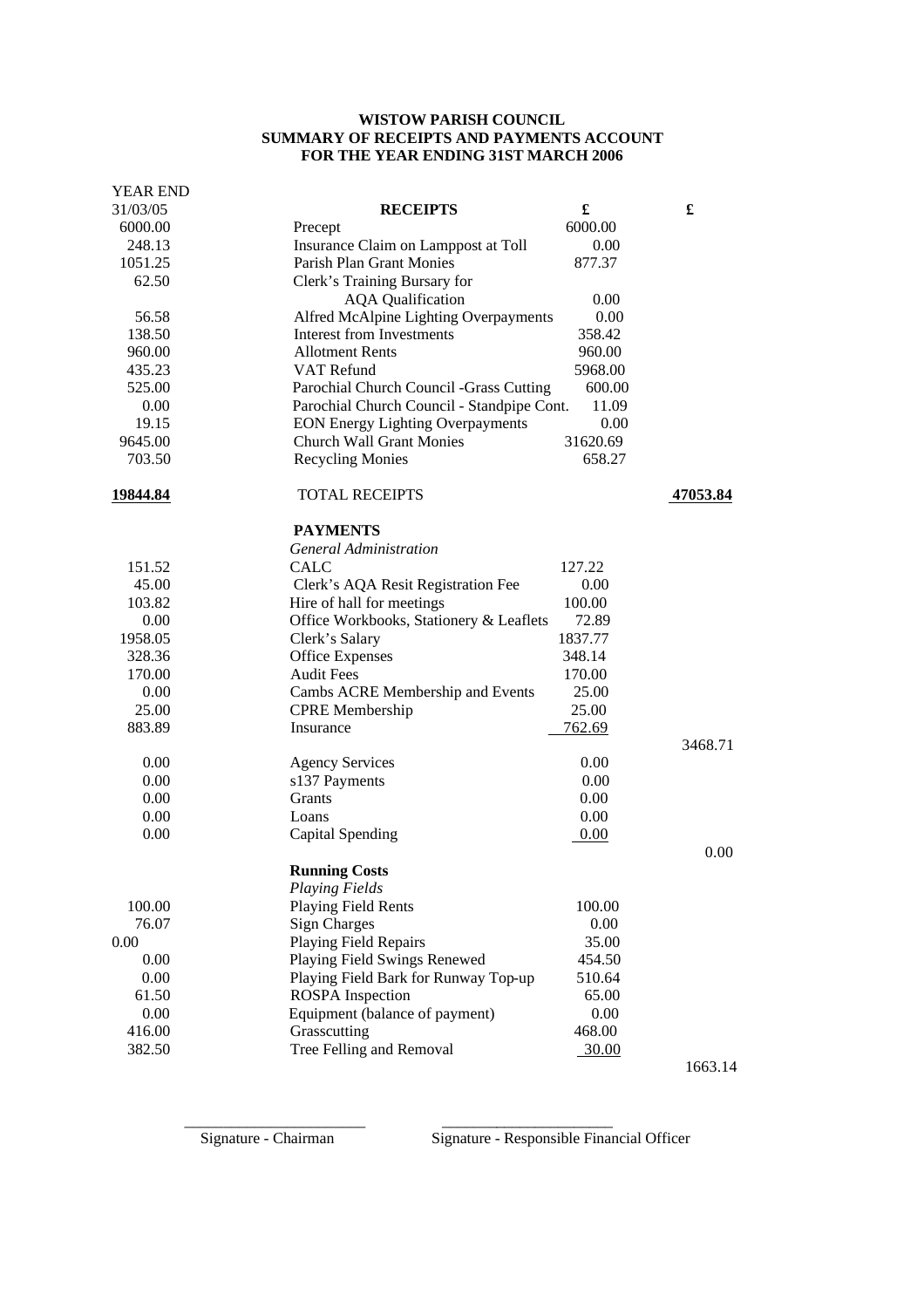# **WISTOW PARISH COUNCIL SUMMARY OF RECEIPTS AND PAYMENTS ACCOUNT FOR THE YEAR ENDING 31ST MARCH 2006**

|                     | <b>Street Lights</b>                                |          |          |
|---------------------|-----------------------------------------------------|----------|----------|
| 145.92              | <b>Electricity Charge</b>                           | 59.81    |          |
| 275.00              | Alfred McAlpine - Wistow Toll Lamppost<br>0.00      |          |          |
| 96.30               | Maintenance Charge<br>123.34                        |          |          |
|                     |                                                     |          | 183.15   |
| 90.00               | <b>Bus Shelter Cleaning</b>                         |          | 0.00     |
|                     | Churchyard & Graveyard Work                         |          |          |
| 24.57               | Church Tap (Cemetery Standpipe)                     | 34.19    |          |
| 1230.00             | Grounds Maintenance (& village green)               | 1434.00  |          |
| 0.00                | Church Wall Report and Planning Costs               | 0.00     |          |
| 0.00                | <b>Church Wall Renovation Expenses</b>              | 35209.34 |          |
| 0.00                | Tree Felling in Churchyard                          | 0.00     |          |
| 137.00              | New Tree in Churchyard<br>0.00                      |          |          |
| 57.50               | Church Wall Insurance Charge                        | 0.00     |          |
|                     |                                                     |          | 36677.53 |
| Village Maintenance |                                                     |          |          |
| 12.48               | Environment Agency - Drainage Charge                | 12.32    |          |
| 40.00               | Paul Turner - Handyman- Village Signs Cleaning 0.00 |          |          |
| 12.32               | <b>Miscellaneous</b>                                |          |          |
| 3.54                | <b>Interest Charged on Current Account</b>          | 0.00     |          |
| 0.00                | Oakland's Path Repairs                              | 540.00   |          |
| 0.00                | Anglia in Bloom Competition                         | 15.00    |          |
| 677.50              | Parish Plan Charges                                 | 1362.49  |          |
|                     |                                                     |          | 1917.49  |
| 510.20              | VAT on Payments                                     |          | 6790.72  |
| 8001.72             | <b>TOTAL PAYMENTS</b>                               |          | 50713.06 |
|                     |                                                     |          |          |

 $\overline{\phantom{a}}$  ,  $\overline{\phantom{a}}$  ,  $\overline{\phantom{a}}$  ,  $\overline{\phantom{a}}$  ,  $\overline{\phantom{a}}$  ,  $\overline{\phantom{a}}$  ,  $\overline{\phantom{a}}$  ,  $\overline{\phantom{a}}$  ,  $\overline{\phantom{a}}$  ,  $\overline{\phantom{a}}$  ,  $\overline{\phantom{a}}$  ,  $\overline{\phantom{a}}$  ,  $\overline{\phantom{a}}$  ,  $\overline{\phantom{a}}$  ,  $\overline{\phantom{a}}$  ,  $\overline{\phantom{a}}$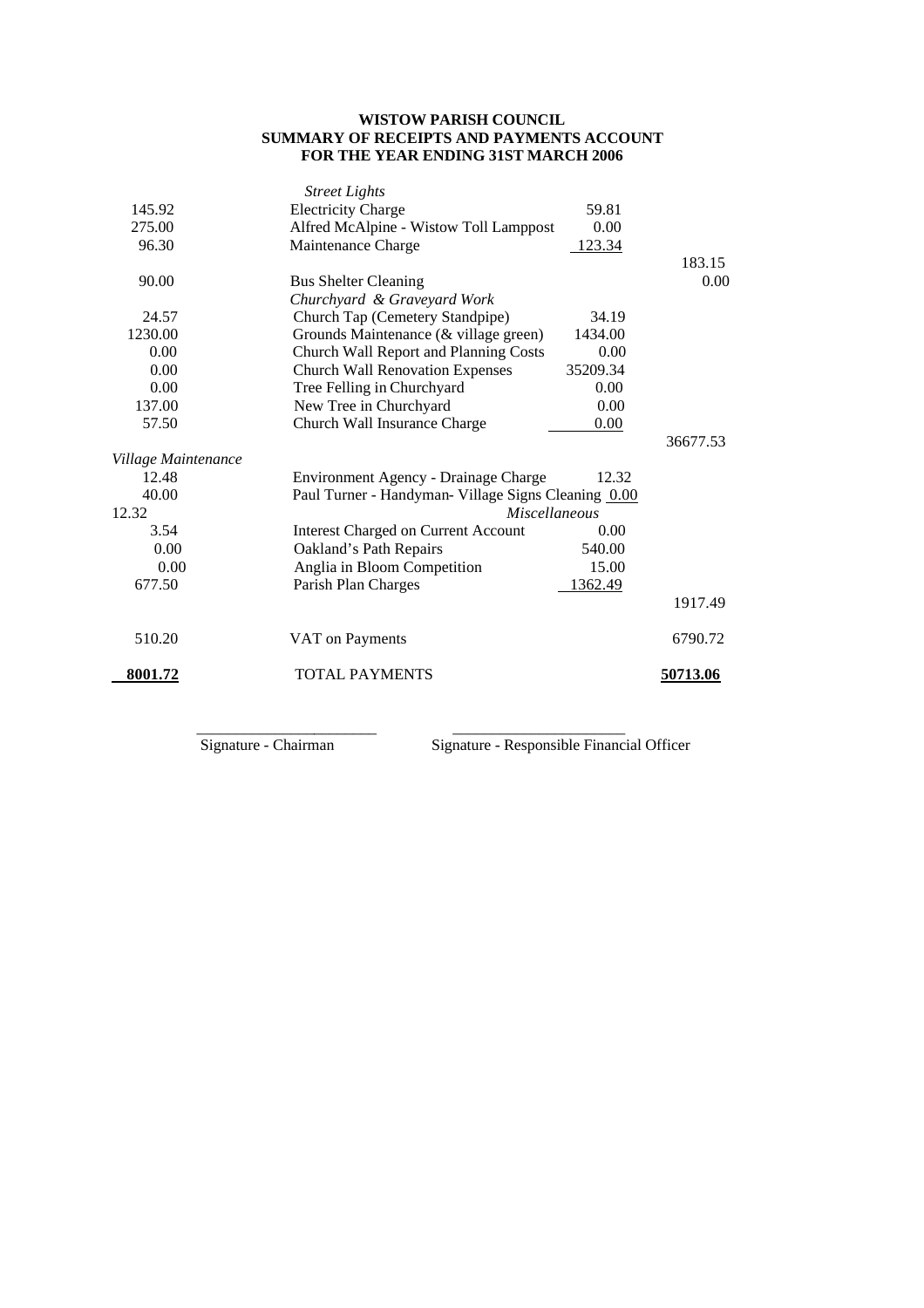# **WISTOW PARISH COUNCIL RECEIPTS AND PAYMENTS SUMMARY FOR THE YEAR ENDING 31ST MARCH 2006**

| <b>YEAR END</b> |                                                                                                                                    |                   |
|-----------------|------------------------------------------------------------------------------------------------------------------------------------|-------------------|
| 31/3/05<br>£    |                                                                                                                                    | £                 |
| 6460.70         | <b>Balance Brought Forward</b>                                                                                                     | 18303.82          |
| 19844.84        | <b>Add Total Receipts</b>                                                                                                          | 47053.84          |
| $-8001.72$      | <b>Less Total Payments</b>                                                                                                         | <u>- 50713.06</u> |
| <u>18303.82</u> | Balance Carried Forward 31/3/2006                                                                                                  | 14644.60          |
|                 | These cumulative funds are represented by:                                                                                         |                   |
| 314.77          | <b>Current Account Balance:</b>                                                                                                    | 441.81            |
| 0.00            | Direct Debits not debited yet as at<br>Close of Business 31st March 2006<br>Cheques Drawn but not debited<br>to bank account as at | 0.00              |
| - 764.06        | Close of Business 31st March 2006                                                                                                  | $-1114.12$        |
| 0.00            | Church Wall Current Account Balance:<br>Cheque Drawn but not debited<br>To bank account as at                                      | 0.00              |
| $-57.50$        | Close of Business 31st March 2006                                                                                                  | $-0.00$           |
| 9645.00         | <b>Church Wall Deposit Account Balance</b>                                                                                         | 4069.46           |
| 9165.61         | <b>Ordinary Deposit Account Balance</b>                                                                                            | 11247.45          |
| 18303.82        |                                                                                                                                    | 14644.60          |

\_\_\_\_\_\_\_\_\_\_\_\_\_\_\_\_\_\_\_\_\_\_\_\_ \_\_\_\_\_\_\_\_\_\_\_\_\_\_\_\_\_\_\_\_\_\_\_\_\_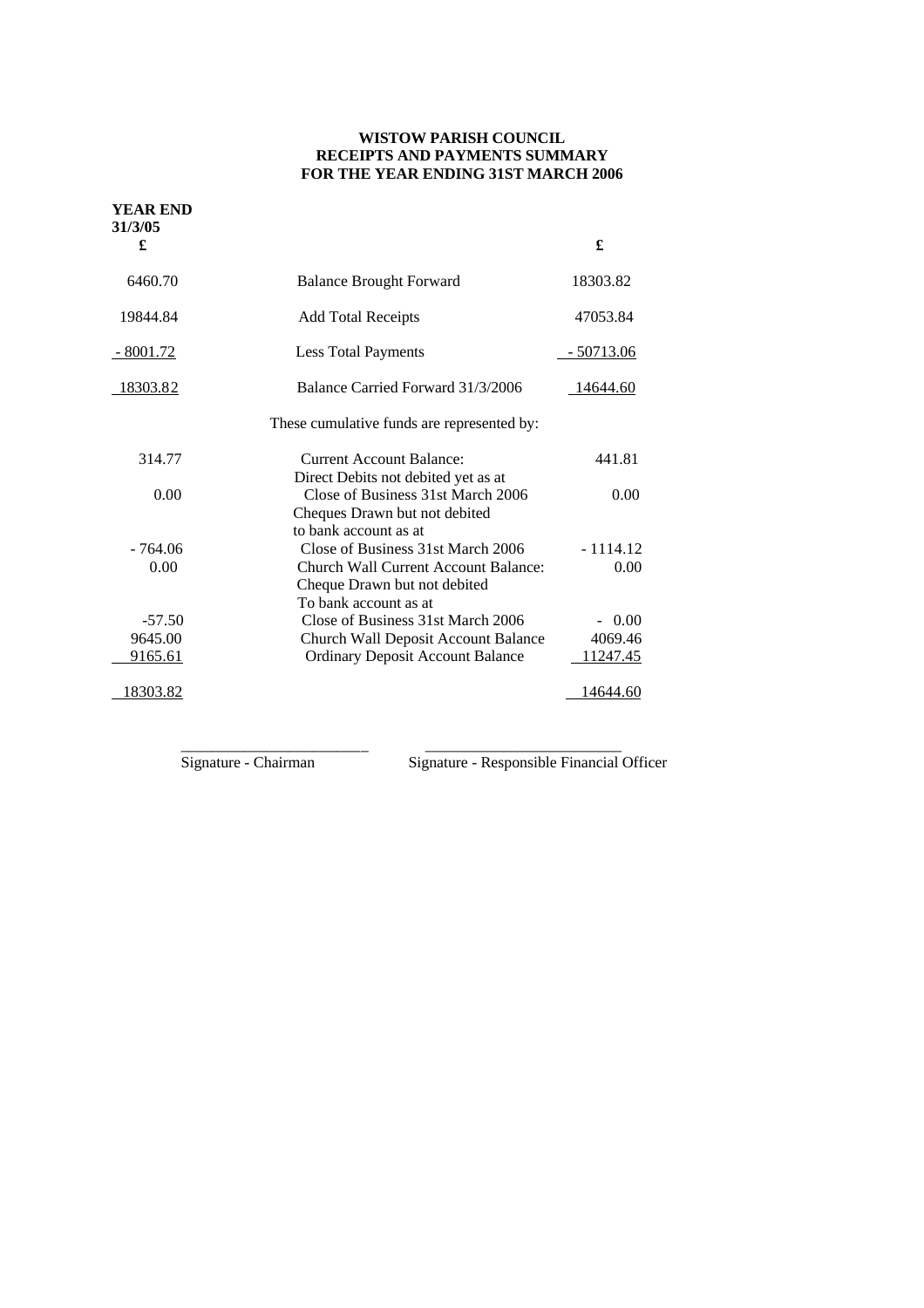## **WISTOW PARISH COUNCIL SUPPORTING STATEMENT TO THE ACCOUNTS FOR THE YEAR ENDING 31ST MARCH 2006**

| 1. Assets                 |                                                              |                    |          |          |
|---------------------------|--------------------------------------------------------------|--------------------|----------|----------|
| A) Movements in the Year  |                                                              |                    | £        |          |
|                           | During the year the following assets were purchased:         | <b>Cost Price:</b> |          | 0.00     |
|                           | B) The following assets were disposed of:                    |                    | Receipt: | 0.00     |
| <b>COMMUNITY ASSETS</b>   | C) At 31st March 2006 the following assets were held:        |                    | Value:   |          |
|                           | Allotment Land (16 acres)                                    |                    |          | 1.00     |
|                           | Rented to allotment holders                                  |                    |          |          |
| <b>OTHER FIXED ASSETS</b> |                                                              |                    |          |          |
|                           | <b>Bus Shelter</b>                                           | 3919.88            |          |          |
|                           | 17 Lamp Posts columns & brackets                             | 12567.36           |          |          |
|                           | 3 Seats                                                      | 1666.32            |          |          |
|                           | Seat at Play Area                                            | 416.58             |          |          |
|                           | Bench Set / Picnic Table                                     | 240.62             |          |          |
|                           | Gate at Play Area                                            | 212.00             |          |          |
|                           | Slide                                                        | 2290.66            |          |          |
|                           | Swing                                                        | 1794.58            |          |          |
|                           | Seesaw                                                       | 1293.20            |          |          |
|                           | Climbing frame                                               | 435.66             |          |          |
|                           | Bench Seat around Tree in Play Field                         | 530.00             |          |          |
|                           | 2 Notice Boards                                              | 758.96             |          |          |
|                           | <b>Scout Activity Trail</b>                                  | 1894.53            |          |          |
|                           | 25 metre Aerial Runway                                       | 8074.78            |          |          |
|                           | 7 Salt and 6 waste bins (at cost)                            | 2486.96            |          |          |
|                           | 2 Football Goals and 2 Goal Nets                             | 1452.41            |          |          |
|                           | <b>Filing Cabinet and Folders</b>                            | 137.80             |          |          |
|                           | <b>Play Matting</b>                                          | 5468.68            |          |          |
|                           | Kidney Shaped Picnic Table                                   | 318.00             |          |          |
|                           | 3 Picnic Tables/ Seats                                       | 795.00             |          |          |
|                           | These assets have been valued at the current insurance value |                    |          | 46753.98 |

The basis of valuation of these assets is *replacement value* with the exception of Allotment Land which is valued at the *nominal value* of £1.00.

# 2. BORROWINGS

At the close of business on 31st March 2006, no loans to the Council were outstanding.

 $\overline{\phantom{a}}$  , and the contract of the contract of the contract of the contract of the contract of the contract of the contract of the contract of the contract of the contract of the contract of the contract of the contrac

#### 3. LEASES (NB Equipment Only)

At 31st March 2006, no leases were in operation.

## 4. DEBTS OUTSTANDING

At 31st March 2006, debts of £ 6790.72 were outstanding and due to the Council, in respect of VAT refunds.